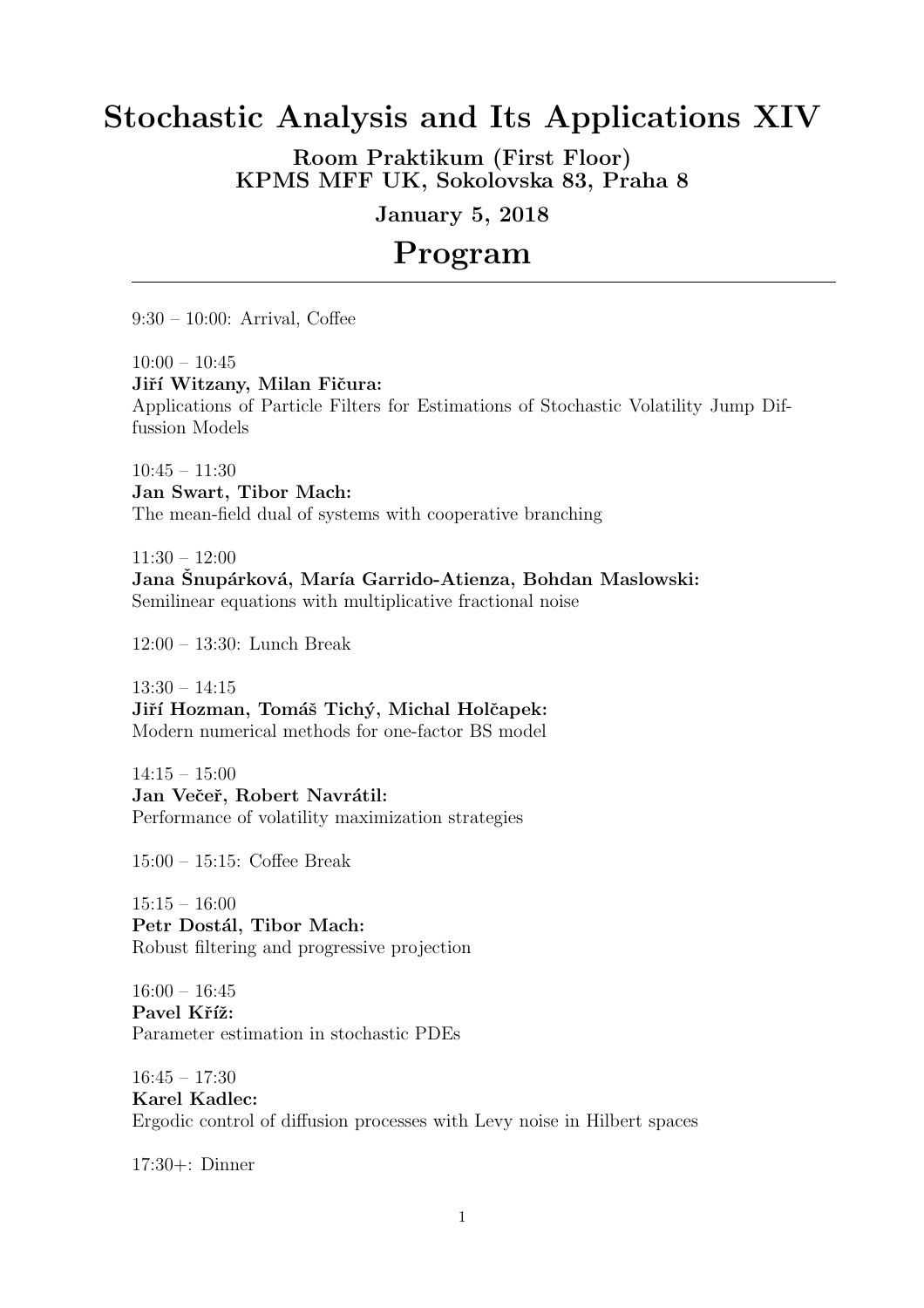### Abstracts

#### Jiří Witzany, Milan Fičura:

Applications of Particle Filters for Estimations of Stochastic Volatility Jump Diffussion Models

We present a methodology of how Particle Filters can be used for latent state filtering and Bayesian parameter learning in Stochastic-Volatility Jump-Diffusion (SVJD) models. The first part of the contribution explains how the Sequential Importance Resampling (SIR) Particle Filter can be used to estimate the evolution of the latent state variables (stochastic variances, jump occurrences and jump sizes) in the SVJD model, and how the performance of this filter can be significantly improved by adapting it to the jump sizes and jump occurences. In the second part, the Marginalized Resample Move (MSMS) algorithm is presented, for the task of Bayesian parameter learning in SVJD models, and the problem of an appropriate choice of proposal distribution is discussed. In the final part, the performance of the Particle Filters is compared on simulated time series, as well as real-world financial time series of foreign Exchange rates.

#### Jan Swart, Tibor Mach:

The mean-field dual of systems with cooperative branching

In this talk we consider interacting particle systems where pairs of particles can give birth to new particles, and in addition particles die with a certain rate. We are interested in the random map that describes how the state at a given time depends on the initial state, for well-mixing populations in the limit that the size of the population is large. We will reveal an interesting link to Random Tree Processes (RTPs) as studied by Aldous and Bandyopadhyay, which are a sort of Markov chains with a tree-like time parameter. In particular, we will discuss endogeny of RTPs related to systems with cooperative branching.

#### Jana Snupárková, María Garrido-Atienza, Bohdan Maslowski:

Semilinear equations with multiplicative fractional noise

In the talk, semilinear stochastic differential equations with pathwise multiplicative fractional noise will be presented. This is a joint work with María Garrido-Atienza and Bohdan Maslowski.

#### Jiří Hozman, Tomáš Tichý, Michal Holčapek:

Modern numerical methods for one-factor BS model

Option pricing theory is a very important discipline which has a lot of applications in financial engineering. This research is focused on a single plain vanilla option pricing problem, which can generally lead to analytical solution and thus can be used as a benchmark for novel numerical approaches. Hence, our goal is to acquaint the audience with relatively novel numerical techniques for solving a PDE model arising from a classical Black-Scholes framework.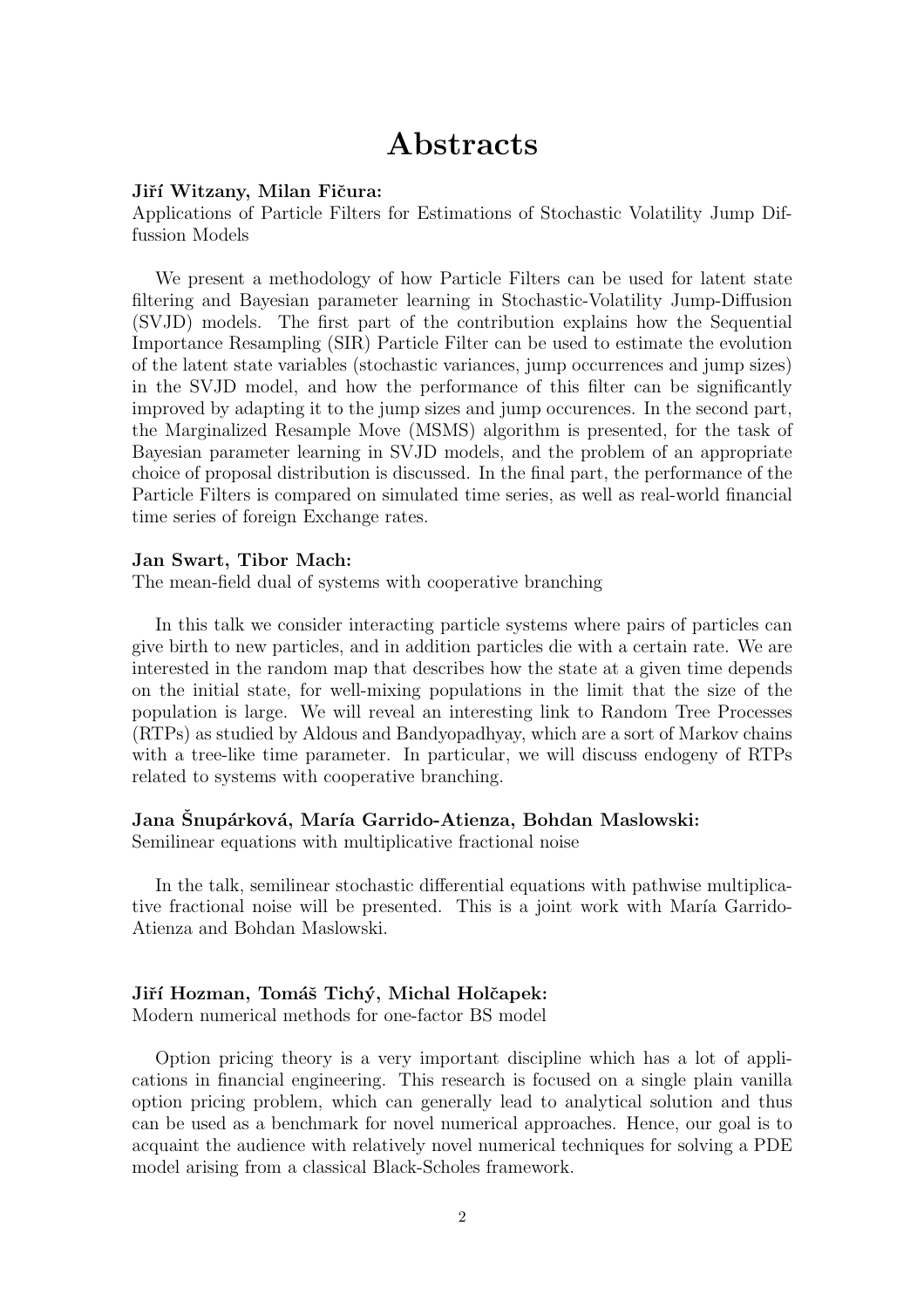After general introduction to the topic we present option pricing methods based on a concept of discontinuous Galerkin methods, wavelets and fuzzy transform techniques, which have some potential to overcome problems associated with commonly used methods (i.e., MC, tree, FD or FE techniques). The schemes we derive are tested on a simple numerical benchmark with real market data and the computational results are compared each to the other. Moreover, mutual differences are discussed, including dimensionality and convergence issues.

#### Jan Večeř, Robert Navrátil:

Performance of volatility maximization strategies

Volatility in finance is traditionally regarded negatively. The classical risk measures are increasing functions of volatility. Thus a traditional portfolio management tries to completely eliminate or minimize the risk associated with volatility. However, volatility is just a measure of dispersion, so a high volatility can result in both substantially negative or substantially positive outcomes. We show that the volatility maximization portfolio is maximizing the costs associated with insuring an actively traded portfolio. These contracts are called options on a traded account and their existence in practice is very limited precisely for the high price. Option pricing theory uses risk neutral measures (also called martingale measures) for pricing in contrast to using the real measure. The martingale measures determine the replication costs of the scenarios insured by the option. These replication costs can differ substantially from the real expectation and thus the risk neutral measures and the real measures may exhibit some discrepancies. In fact, they differ most on the scenarios associated with high volatility. In particular, the substantially negative outcomes for high volatility strategies are much less likely to happen in reality in comparison to their replicating costs. We illustrate the performance of the high volatility strategies on the portfolio of major world currencies.

#### Petr Dostál, Tibor Mach:

Robust filtering and progressive projection

We use the model of log-optimal investment to several risky assets in order to motivate the problem of robust filtering. This model also provides very interesting interpretation of our results. Namely, very important is the density of the distribution of final wealth among all primary investors with respect to the initial distribution (chosen by a secondary investor). It corresponds to the density of the posterior distribution of our interested parameter with respect to its prior distribution. This is true if we assume that the primary investors follow log-optimal strategy in frictionless market. It is a joint work with Tibor Mach.

Pavel Kříž: Parameter estimation in stochastic PDEs